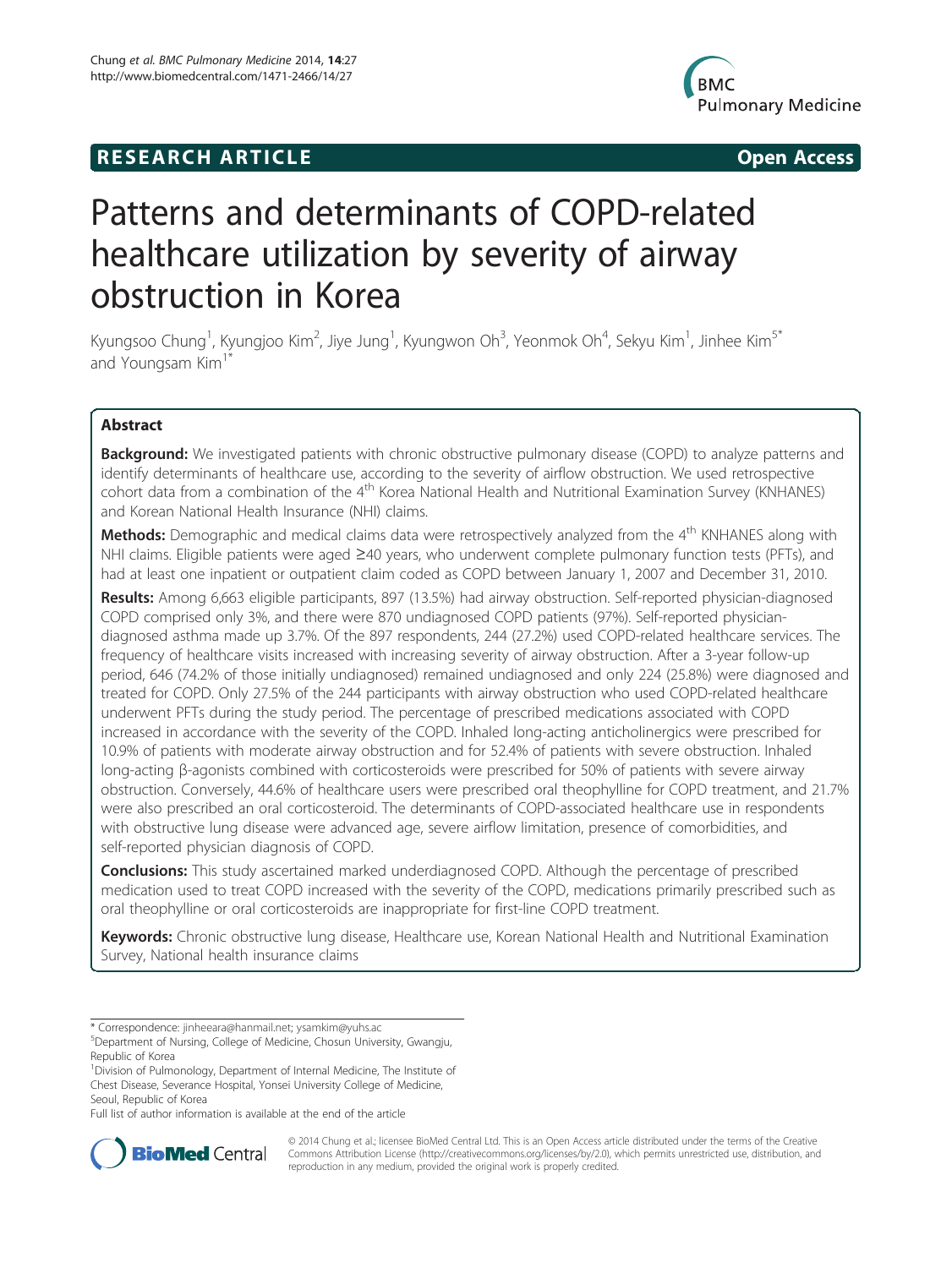## Background

Chronic obstructive pulmonary disease (COPD) involves progressive, irreversible airflow limitation resulting in disabling respiratory symptoms and devastating comorbidities, all of which place an increasing burden on public healthcare services [[1-4\]](#page-8-0). COPD is the fourth leading cause of death, but the World Health Organization predicts that it will move up to third by 2030. Furthermore, COPD is often underdiagnosed and undertreated [\[5](#page-8-0)-[9\]](#page-8-0).

An understanding of the patterns of healthcare use is fundamental for the establishment of a healthcare plan geared towards the proper management and treatment of COPD. Data about COPD-related healthcare, such as hospital visits, the use of pulmonary function tests (PFTs), and medications prescribed according to the severity of symptoms, are lacking [[10,11\]](#page-8-0). A retrospective cohort was created from the combination of data from the 4<sup>th</sup> Korea National Health and Nutritional Examination Survey (KNHANES) and Korean National Health Insurance (NHI) claims. The aim of this study was to analyze patterns and identify determinants of healthcare use in COPD patients according to the severity of airflow obstruction.

## Methods

#### Study population

Data for this study were obtained from KNHANES IV, in which a stratified, multi-stage, clustered probability design was used to select a representative sample of noninstitutionalized civilians from among the Korean population. KNHANES IV data included information on demographics, smoking status, household income, education, residential area, self-reported physician diagnoses (i.e., COPD, hypertension, ischemic heart disease, osteoporosis, depression, and anemia), and PFTs. However, we inevitably included self-reported physician diagnosis of asthma in our study population because it is not possible to exclude asthma patients using self-reported physician diagnosis criteria. We describe the percentage of asthma patients in our study in Table [1.](#page-2-0) Spirometry was performed by specially trained technicians according to the 2005 American Thoracic Society/European Respiratory Society recommendations [\[12\]](#page-8-0). A total of 12,151 individuals from the KNHANES IV data were older than 40 years of age; however, only 57.1% of these individuals  $(n = 6.934)$  underwent complete PFTs. Informed consent was obtained from 96.1%  $(n = 6,663)$  of the individuals. Their personal information was successfully combined with records from the computerized Korean NHI claims database between January 1, 2007 and December 31, 2010. The entire population of South Korea has been provided with health coverage since 1989 by the Korean National Health Insurance System, which has managed a computerized database for all medical facilities in South Korea since 1998. The following codes from the Korean version of the International Classification of Diseases, Tenth Revision (ICD-10) were used to identify COPD-related healthcare use: simple and mucopurulent chronic bronchitis (J41), simple chronic bronchitis (J410), mucopurulent chronic bronchitis (J411), mixed simple and mucopurulent chronic bronchitis (J418), unspecified chronic bronchitis (J42), emphysema (J43), MacLeod syndrome (J430), panlobular emphysema (J431), centrilobular emphysema (J432), other emphysema (J438), emphysema, unspecified (J439), other chronic obstructive pulmonary disease (J44), chronic obstructive pulmonary disease with acute lower respiratory infection (J440), chronic obstructive pulmonary disease with acute exacerbation, unspecified (J441), other specified chronic obstructive pulmonary disease (J448), and chronic obstructive pulmonary disease, unspecified (J449). Information on COPDrelated healthcare use from the NHI claims database contained the frequency of healthcare visits, the number of PFTs performed, and any prescribed medications. A total of 897 (13.4%) of 6,663 eligible individuals demonstrated an obstructive airflow pattern and were included in the final data analysis. Only 244 (27.2%) of these 897 patients used the healthcare system, and they were assessed based on disease severity (Figure [1](#page-3-0)). The study protocol was approved by the Public Institutional Review Board (PIRB 11-025-2).

## Definition

## COPD and severity of airway obstruction

Subjects ≥40 years of age with  $FEV<sub>1</sub>/FVC < 70%$  were diagnosed with COPD. The severity of airway obstruction was classified as follows: mild (FEV<sub>1</sub>  $\geq$  80% predicted), moderate  $(50 \leq FEV_1 < 80\% \text{ predicted})$ , and severe  $(FEV_1 < 50\% \text{ pre-}$ dicted). Additionally, normal lung function was defined as  $FEV_1/FVC \ge 70\%$  and  $FVC \ge 80\%$  predicted. Restrictive lung disease was defined as  $FEV<sub>1</sub>/FVC > 70%$  and  $FVC$ < 80% predicted.

## Users and non-users of COPD-related healthcare use

A user of COPD-related healthcare was defined as a person with a first and second diagnosis of COPD who used any kind of healthcare resource based on insurance claims data. A non-user was defined as a person with a first and second diagnosis of COPD during the follow-up period who did not use healthcare resources.

## Variables

Variables, such as the frequency of healthcare visits, performance of PFTs, and the use of prescribed respiratory medications, were used to investigate patterns of COPDrelated healthcare use (presented as the annual number of visits per person). COPD-related healthcare visits were defined as any kind of visit with first and second diagnosis of COPD. Healthcare visits constituted visits to outpatient clinics, inpatient clinics, intensive care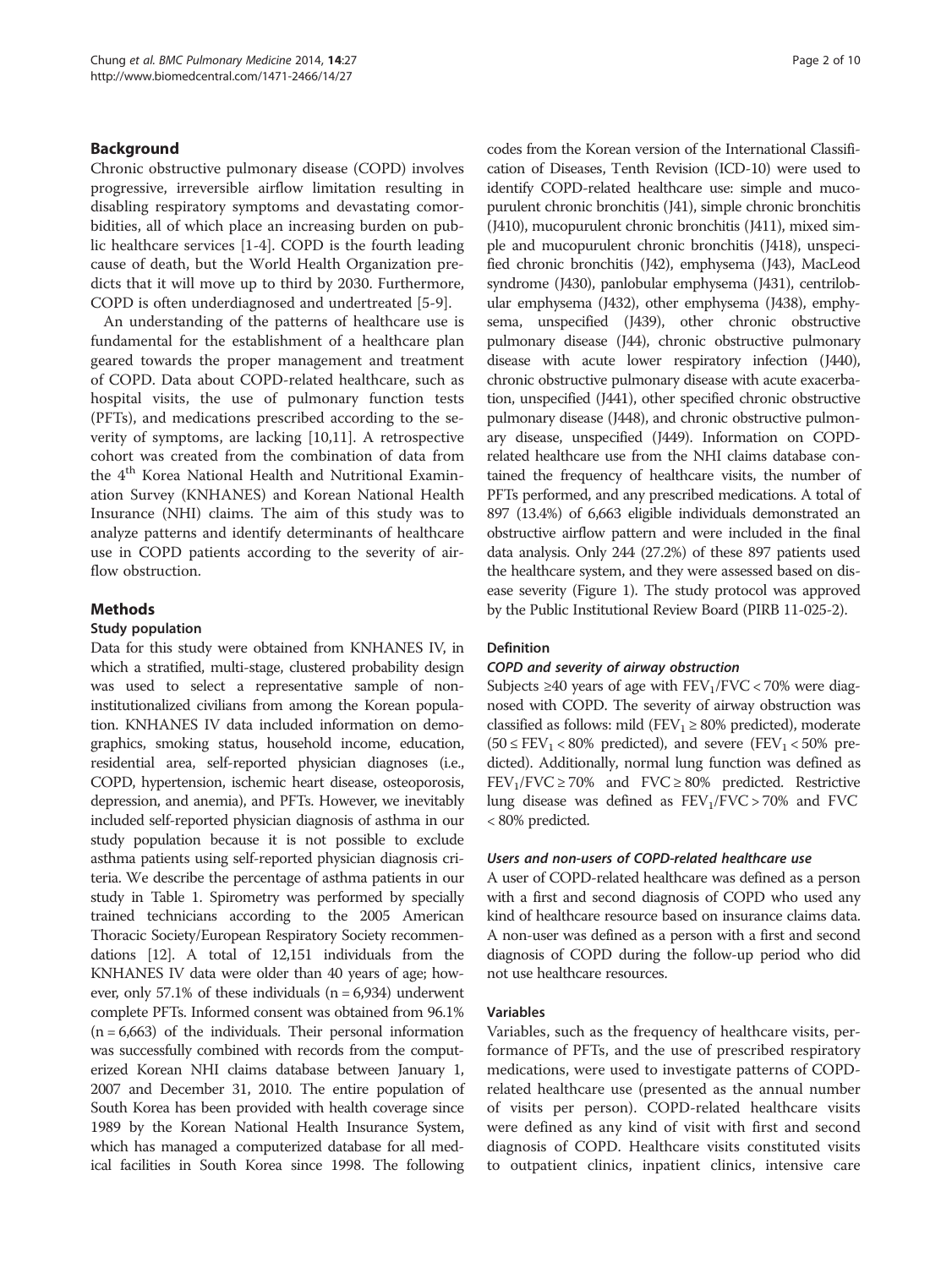| Characteristics                             | Normal        | Restrictive | Obstructive | <b>Total</b><br>No. (%) |  |
|---------------------------------------------|---------------|-------------|-------------|-------------------------|--|
|                                             | No. (%)       | No. (%)     | No. (%)     |                         |  |
|                                             | 4,895 (73.5)  | 871 (13.1)  | 897 (13.4)  | 6,663 (100.0)           |  |
| Age group (yr)                              |               |             |             |                         |  |
| $40 - 49$                                   | 1,923 (39.3)  | 171 (19.6)  | 86 (9.6)    | 2,180 (32.7)            |  |
| $50 - 59$                                   | 1,455 (29.7)  | 222 (25.5)  | 175 (19.5)  | 1,852 (27.8)            |  |
| $60 - 70$                                   | 1,028 (21.0)  | 259 (29.7)  | 309 (34.5)  | 1,596 (24.0)            |  |
| $70-$                                       | 489 (10.0)    | 219 (25.1)  | 327 (36.5)  | 1,035 (15.5)            |  |
| Sex                                         |               |             |             |                         |  |
| Male                                        | 1,834 (37.5)  | 409 (47.0)  | 628 (70.0)  | 2,871 (43.1)            |  |
| Female                                      | 3,061 (62.5)  | 462 (53.0)  | 269 (30.0)  | 3,792 (56.9)            |  |
| Smoking status*                             |               |             |             |                         |  |
| Never                                       | 3,184 (65.4)  | 505 (58.5)  | 292 (32.7)  | 3,981 (60.1)            |  |
| Former                                      | 854 (17.5)    | 202 (23.4)  | 299 (33.5)  | 1,355 (20.5)            |  |
| Current                                     | 830 (17.1)    | 156 (18.1)  | 301 (33.7)  | 1,287 (19.4)            |  |
| Region of residence                         |               |             |             |                         |  |
| Urban                                       | 3,514 (71.8)  | 607 (69.7)  | 532 (59.3)  | 4,653 (69.8)            |  |
| Rural                                       | 1,381 (28.2)  | 264 (30.3)  | 365 (40.7)  | 2,010 (30.2)            |  |
| Household income (quartile)*                |               |             |             |                         |  |
| 1 <sup>st</sup> quartile                    | 962 (20.0)    | 251 (29.6)  | 347 (40.4)  | 1,560 (23.9)            |  |
| 2 <sup>nd</sup> quartile                    | 1,187 (24.7)  | 213 (25.1)  | 217 (25.3)  | 1,617 (24.8)            |  |
| 3rd quartile                                | 1,204 (25.0)  | 211 (24.9)  | 152 (17.7)  | 1,567 (24.0)            |  |
| $4th$ quartile                              | 1,456 (30.3)  | 174 (20.5)  | 142 (16.6)  | 1,772 (27.2)            |  |
| Education*                                  |               |             |             |                         |  |
| ≤Elementary school                          | 1,663 (34.1)  | 370 (42.8)  | 474 (53.4)  | 2,507 (37.8)            |  |
| Middle school                               | 794 (16.3)    | 156 (18.1)  | 159 (17.9)  | 1,109 (16.7)            |  |
| High school                                 | 1,480 (30.4)  | 204 (23.6)  | 155 (17.5)  | 1,839 (27.8)            |  |
| ≥College                                    | 938 (19.2)    | 134 (15.5)  | 100 (11.3)  | 1,172 (17.7)            |  |
| No. of co-morbidities                       |               |             |             |                         |  |
| $\mathbf 0$                                 | 3,125 (63.8)  | 429 (49.3)  | 477 (53.2)  | 4,031 (60.5)            |  |
| -1                                          | 1,231 (25.2)  | 291 (33.4)  | 288 (32.1)  | 1,810 (27.2)            |  |
| $\overline{2}$                              | 430 (8.8)     | 118 (13.6)  | 111 (12.4)  | 659 (9.9)               |  |
| ≥3                                          | 109 (2.2)     | 33 (3.8)    | 21(2.3)     | 163(2.5)                |  |
| No. of healthcare utilization               |               |             |             |                         |  |
| Yes                                         | 555 (11.3)    | 171 (19.6)  | 244 (27.2)  | 970 (14.6)              |  |
| No                                          | 4,340 (88.7)  | 700 (80.4)  | 653 (72.8)  | 5,693 (85.4)            |  |
| Self-reported physician diagnosis of asthma |               |             |             |                         |  |
| Yes                                         | 107 (2.2%)    | 34 (3.9%)   | 33 (3.7%)   | 174 (2.6%)              |  |
| No                                          | 4,788 (97.8%) | 837 (96.1%) | 864 (96.3%) | 6489 (93.4%)            |  |
| Self-reported physician diagnosis of COPD   |               |             |             |                         |  |
| Yes                                         | 28 (0.6)      | 7(0.8)      | 27(3.0)     | 62(0.9)                 |  |
| No                                          | 4,867 (99.4)  | 864 (99.2)  | 870 (97.0)  | 6,601 (99.1)            |  |

## <span id="page-2-0"></span>Table 1 Baseline characteristics of study population

 $*$ The sums of some data do not equal the total because of missing data; COPD = chronic obstructive pulmonary disease; FEV<sub>1</sub> = forced expiratory volume in 1 s (liter); FVC = forced vital capacity (liter).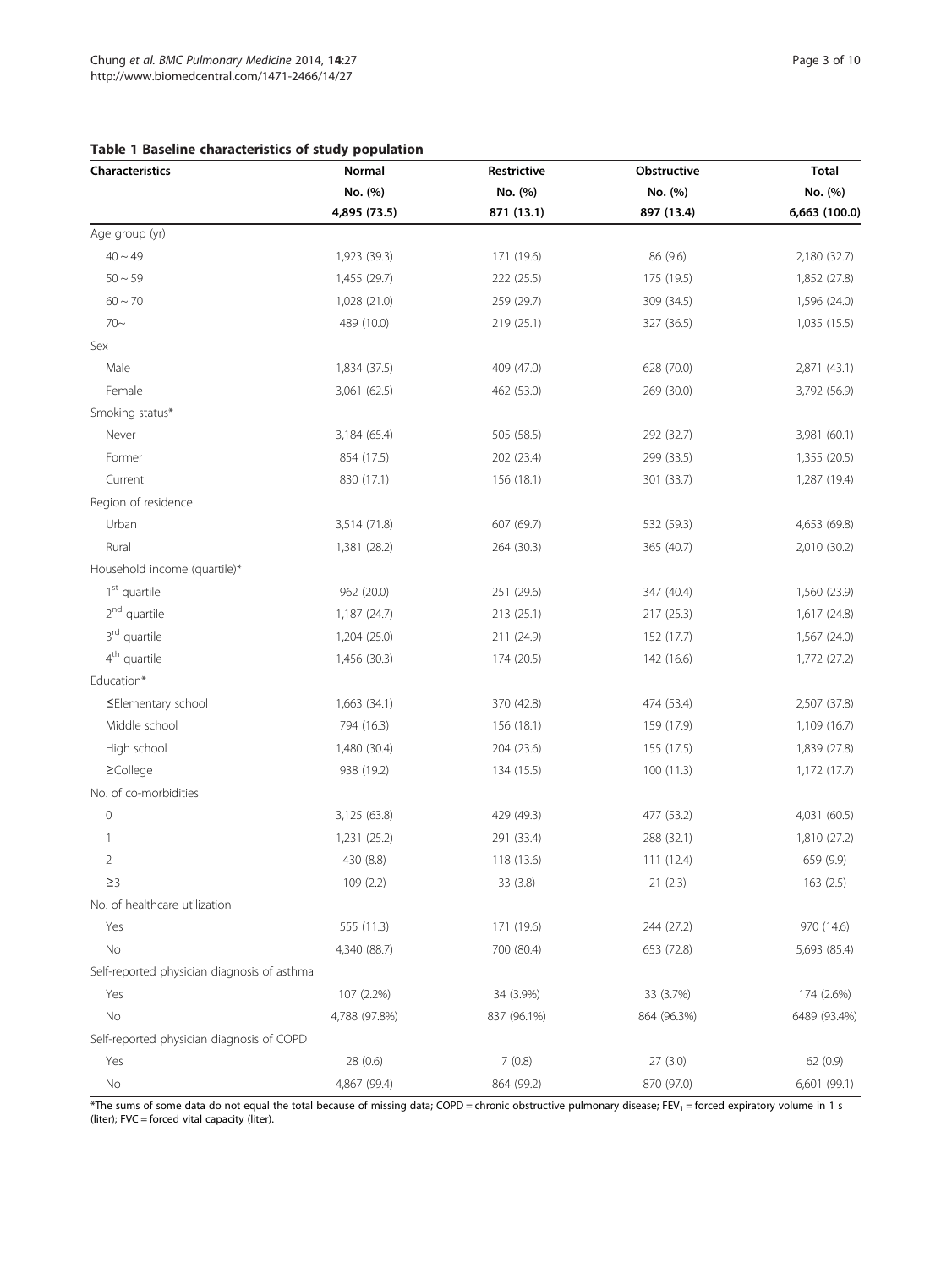<span id="page-3-0"></span>

units, and emergency departments. A user of COPDassociated medication had >1 prescription for each drug category per year during the follow-up period. COPDrelated medications were classified as follows: inhaled short-acting β-agonists (SABA), inhaled short-acting anticholinergics, inhaled long-acting anticholinergics (LAMA), inhaled long-acting β-agonist combined with corticosteroid (LABA/ICS), inhaled corticosteroid (ICS), oral theophylline, and oral corticosteroid. Several variables were evaluated to identify the determinants of COPD-related healthcare use in bivariate and multivariate analyses. Variables included age, sex, smoking status, residential area, household income, severity of airway obstruction, presence of comorbidities, and self-reported physician diagnosis of COPD.

## Statistical analysis

Data were analyzed using SAS software, version 9.1 (SAS Institute Inc., Cary, NC, USA). Baseline characteristics were summarized using percentages to describe categorical variables, and compared using chi-square analyses. ANOVA was used for analyzing variables associated with healthcare use among subjects classified by severity of airflow obstruction. Determinants of healthcare use between healthcare users and non-users were evaluated by logistic regression analyses, including the following covariates: age, sex, smoking status, residential area, household income, severity of airway obstruction, and physician diagnosis of COPD. Odds

ratios were reported with 95% confidential intervals. A  $p$  value of <0.05 was regarded as statistically significant.

## **Results**

## Baseline characteristics of study population

Among 6,663 eligible respondents, 897 (13.5%) had airway obstruction. Of these patients, 365 (40.7%) were classified as having mild obstruction, 470 (52.4%) with moderate obstruction, and 62 (6.9%) with severe obstruction according to performance on PFTs. COPD was more prevalent in men. Self-reported physician-diagnosed COPD comprised only 3%, and self-reported physician-diagnosed asthma comprised 3.7% of the 897 subjects (Table [1](#page-2-0)).

## Patterns of healthcare use by severity of airflow obstruction

Of the 897 respondents, 244 (27.2%) used COPD-related healthcare services. The frequency of healthcare visits increased with increasing severity of airflow obstruction  $(p < 0.01)$ . Subjects with severe COPD visited healthcare facilities most frequently (Figure [2\)](#page-4-0). Among those patients with airflow limitation ( $N = 897$ ), there were initially 870 (97%) undiagnosed COPD patients and 27 (3%) selfreported physician-diagnosed COPD patients. After the 3-year follow-up period,  $74.2\%$  (N = 646) remained as undiagnosed COPD patients and only  $25.8\%$  (N = 224) were diagnosed and treated as a COPD, among initially undiagnosed COPD patients  $(N = 870)$ . Seven patients were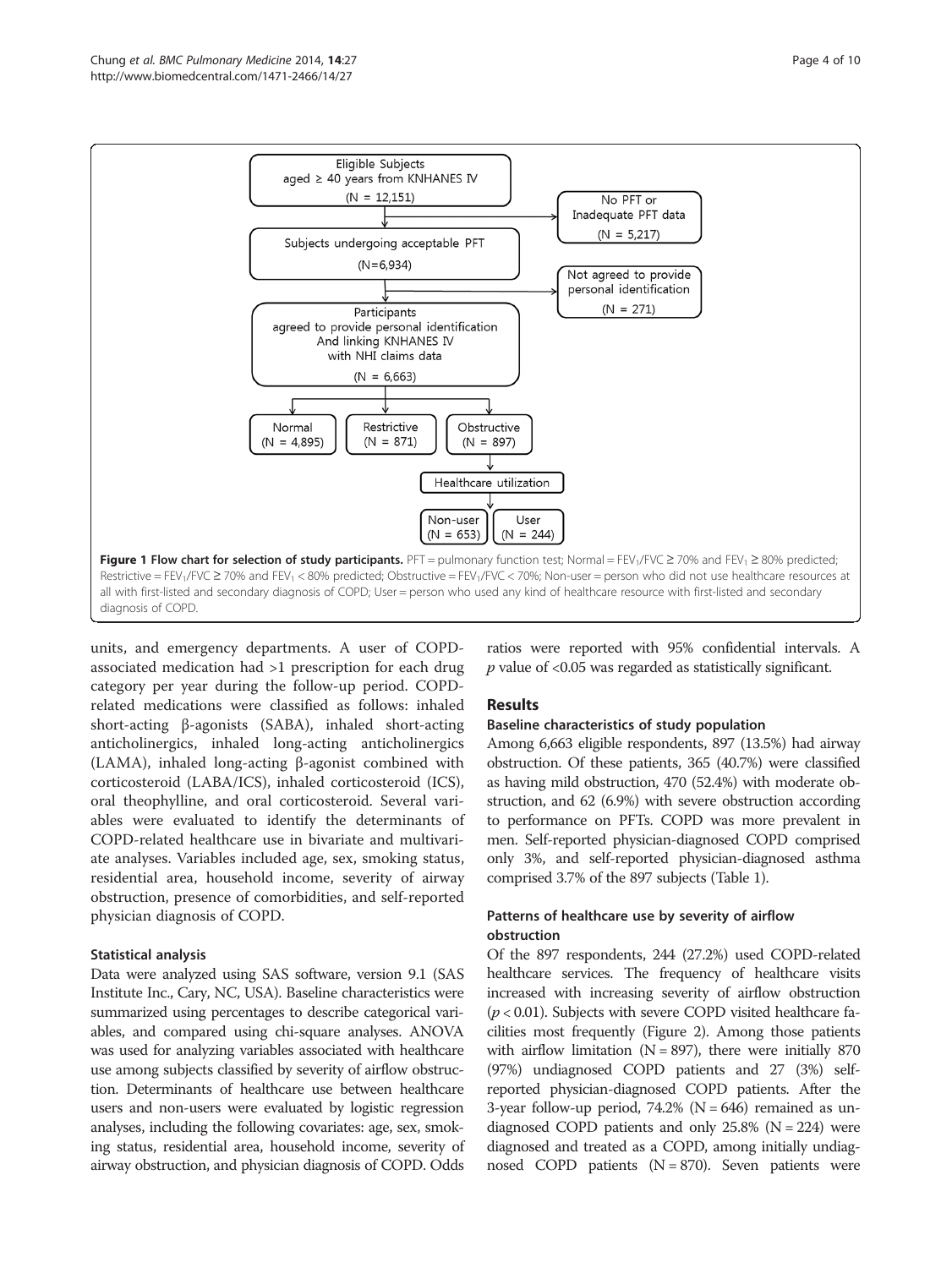untreated among initially self-reported diagnosed COPD patients ( $N = 27$ ). Only 27.5% of the 244 participants with airway obstruction who used COPD-related healthcare underwent PFTs during the study period (data not shown). The percentage of patients undergoing spirometry increased according to the severity of the airflow obstruction  $(p = 0.03)$  (Figure [3;](#page-5-0) Table [2\)](#page-5-0).

## Patterns of prescribed medications according to the severity of airflow obstruction

The percentage of prescribed medications associated with COPD increased in accordance with the severity of the COPD. Oral theophylline was prescribed as COPD treatment for 44.6% of healthcare users, and 21.7% of users were also prescribed an oral corticosteroid (data not shown). The percentages of prescribed oral theophylline were 33.8% for mild obstruction, 41.4% for moderate obstruction, and 73.8% for severe obstruction (Figure [4;](#page-6-0) Table [2\)](#page-5-0). SABA was prescribed for 94.6% of patients with mild airway obstruction, 82% with

moderate obstruction, and 61.9% with severe obstruction (data not shown). LAMA was prescribed for 10.9% of patients with moderate airway obstruction and for 52.4% of patients with severe obstruction. LABA/ICS was prescribed for 50% of patients with severe airway obstruction (Figure [4\)](#page-6-0).

## Bivariate and multivariate determinants of COPD-related healthcare use

Bivariate and multivariate determinants influencing COPD-related healthcare use are presented in Table [3](#page-7-0). Independent variables included in the multivariate logistic analyses were age, sex, smoking status, household income, residential area, severity of airway obstruction, presence of comorbidities, and self-reported physician diagnosis of COPD. The determinants of COPDassociated healthcare use in participants with obstructive lung disease were advanced age, severe airflow limitation, presence of comorbidities, and self-reported physician diagnosis of COPD.

<span id="page-4-0"></span>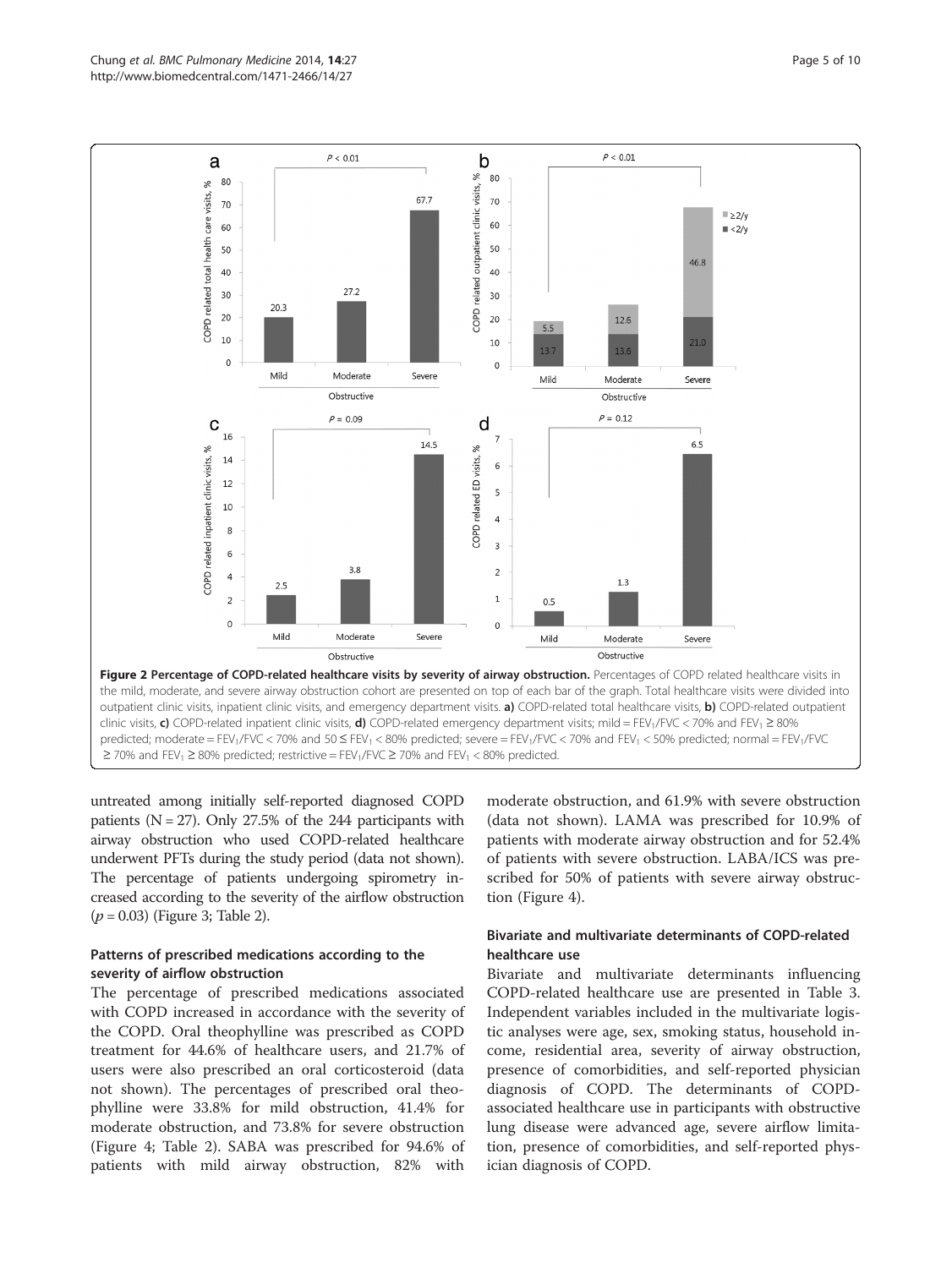<span id="page-5-0"></span>

## **Discussion**

In this study, patterns of healthcare use in subjects with COPD were assessed based on representative, nationwide epidemiological cohort data combined with Korean NHI claims data. The NHI system provides an exact and reliable computerized database for all healthcare service use for the entire population of South Korea. A few epidemiological reports on COPD-related healthcare use exist in the literature [\[10,13-](#page-8-0)[16](#page-9-0)]; however, reports on the association between healthcare use patterns and COPD severity are scarce. Our study also identified a total  $27.2\%$  (N = 244) COPD-related healthcare use rate. We observed an increase in use according to disease severity, which was a strong predictor of future healthcare use. However, PFTs were performed in only 27.5% of patients with COPD. Medications prescribed for COPD in Korea were mainly oral theophylline (44.7%) and oral corticosteroids (21.7%), regardless of the disease severity. The major determinants for COPD-related healthcare use were advanced age, disease severity, presence of comorbidities, and physician diagnosis of COPD. These factors should be considered in health plans and in disease management programs for COPD.

The present study showed that total prevalence of COPD based on PFTs was 13.4%. The prevalence of COPD in other countries varies from 7.8% to 19.7% [[17-19\]](#page-9-0). In our study, the percentage of self-reported physician-diagnosed COPD was  $3\%$  (N = 27) and the percentage of PFT-based undiagnosed airway obstruction was  $13.1\%$  (N = 870).

| Table 2 Patterns of healthcare visits, PFTs, and prescribed medications according to severity of airflow obstruction |  |  |  |
|----------------------------------------------------------------------------------------------------------------------|--|--|--|
|----------------------------------------------------------------------------------------------------------------------|--|--|--|

|                                           | Mild              | Moderate          | Severe            |         |
|-------------------------------------------|-------------------|-------------------|-------------------|---------|
|                                           | No. (%)           | No. (%)           | No. (%)           |         |
|                                           | 74 (30.3)         | 128 (52.5)        | 42 (17.2)         | P value |
| Healthcare visit (frequency/person/year)* |                   |                   |                   |         |
| Total                                     | $2.014 \pm 0.323$ | $3.675 \pm 0.473$ | $5.764 \pm 0.783$ | < 0.001 |
| Outpatient clinic                         | $1.895 \pm 0.325$ | $3.594 \pm 0.472$ | $5.516 \pm 0.732$ | < 0.001 |
| Inpatient clinic                          | $0.118 \pm 0.051$ | $0.082 \pm 0.021$ | $0.248 \pm 0.114$ | 0.091   |
| ICU                                       | $0.025 \pm 0.020$ | $0.005 \pm 0.004$ | $0.039 \pm 0.024$ | 0.219   |
| ED                                        | $0.009 \pm 0.007$ | $0.023 \pm 0.010$ | $0.071 \pm 0.049$ | 0.124   |
| PFT (frequency/person/year)*              | $0.109 \pm 0.032$ | $0.168 \pm 0.025$ | $0.263 \pm 0.059$ | 0.031   |
| Medications (frequency/person/year)*      |                   |                   |                   |         |
| SABA                                      | $0.050 \pm 0.026$ | $0.287 \pm 0.135$ | $0.957 \pm 0.290$ | 0.003   |
| SAMA                                      | $0.036 \pm 0.023$ | $0.036 \pm 0.015$ | $0.200 \pm 0.104$ | 0.012   |
| LAMA                                      | $0.178 \pm 0.163$ | $0.213 \pm 0.080$ | $1.940 \pm 0.492$ | < 0.001 |
| LABA+ICS                                  | $0.054 \pm 0.046$ | $0.408 \pm 0.137$ | $1.280 \pm 0.395$ | < 0.001 |
| ICS                                       | $0.050 \pm 0.045$ | $0.032 \pm 0.014$ | $0.194 \pm 0.107$ | 0.051   |
| Oral theophylline                         | $0.484 \pm 0.121$ | $1.156 \pm 0.254$ | $3.162 \pm 0.571$ | < 0.001 |
| Oral corticosteroid                       | $0.143 \pm 0.081$ | $0.390 \pm 0.116$ | $1.422 \pm 0.451$ | < 0.001 |

\*= mean ± standard error; ICU = intensive care unit; ED = emergency department; PFT = pulmonary function test; SABA = inhaled short-acting β agonist; SAMA = inhaled short-acting anticholinergic; LAMA = inhaled long-acting anticholinergic; LABA+ICS = inhaled long-acting β-agonist combined with corticosteroid; ICS = inhaled corticosteroid.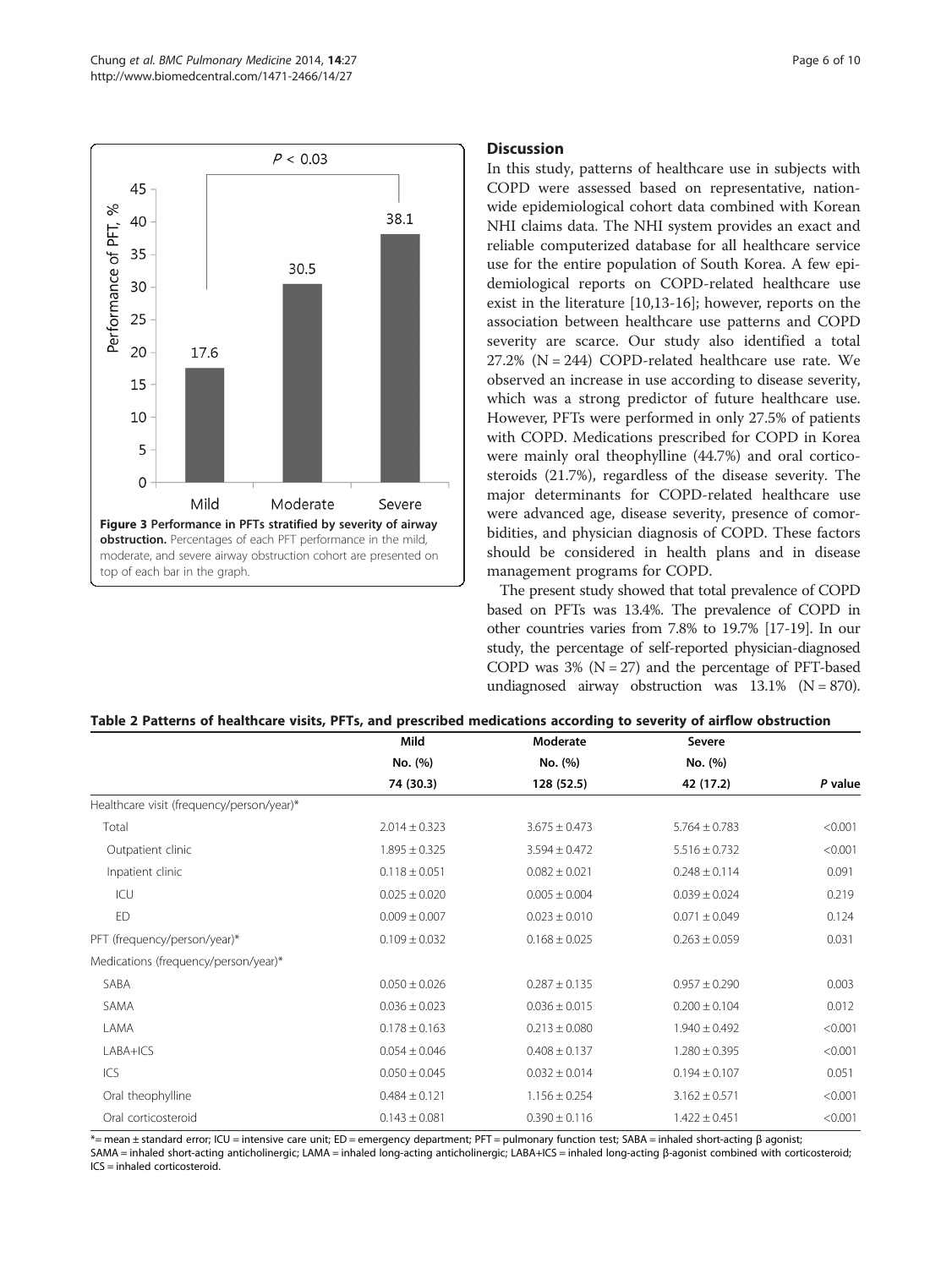<span id="page-6-0"></span>

These findings are similar to the U.S. NHANES III study published by Coultas et al. [\[20\]](#page-9-0), in which the percentage of doctor-diagnosed COPD was  $3.1\%$  (N = 179) and of undiagnosed airflow obstruction was  $12.0\%$  (N = 688). Other national data reveal that <6% of the adult population has been told by a healthcare provider that they have COPD [[4,6,7,9](#page-8-0)]. The reasons for underdiagnosis of COPD include low usage of PFTs [[21,22\]](#page-9-0), lack of awareness of COPD, poor physician adherence to guidelines [[23\]](#page-9-0), and lack of educational programs on COPD. Asymptomatic COPD patients do not tend to use healthcare services. Most primary care physicians diagnosed COPD based on patients' symptoms and smoking history [\[21\]](#page-9-0). Objective diagnosis using PFTs tends to produce higher prevalence estimates than patientreported diagnosis. The underdiagnosis of COPD is likely to result in substantial morbidity and mortality.

The Global Initiative for Chronic Obstructive Lung Disease (GOLD) recommends that PFTs be used for the clinical diagnosis of COPD to avoid underdiagnosis, and to ensure proper evaluation of the severity of the airflow obstruction [[4\]](#page-8-0). Other studies also reported that PFTs were underused in detecting patients with COPD and confirming the diagnosis of COPD [\[24,25](#page-9-0)]. Dyspnea, coughing, wheezing, and smoking history are not specific to COPD [\[24\]](#page-9-0). PFTs can detect asymptomatic COPD early, which allows for risk factors to be modified (i.e., smoking cessation) [\[25](#page-9-0)]. Early detection of COPD is important in Korean men because of that country's high male smoking rate relative to the female smoking rate

(60.6% vs. 5.2%, respectively) [\[26](#page-9-0)]. Han et al. revealed that only 32% of COPD patients in the United States had PFTs performed within 2 years before, or 6 months after, diagnosis [[27](#page-9-0)]. Our study suggested that the low rate of PFTs performed (27.5%) might be associated with the underdiagnosis of COPD in Korea.

Interestingly, the percentages of prescribed oral theophylline (44.6%) and oral corticosteroids (21.7%) were high regardless of the severity of airflow obstruction in our study (data not shown). The high prescribing rate of oral theophylline may be associated with patients' preference for oral medications in Korea. The low prescribing rate of LAMA and LABA/ICS may be related to underdiagnosis of COPD. The GOLD guidelines clearly outline which classes of COPD medications should be prescribed according to disease severity. A few reports demonstrate that COPD treatment guidelines reduce healthcare use and mortality [\[28](#page-9-0)]. Nevertheless, physician adherence to prescribing guidelines and patient adherence to drug therapy remain poor [[10](#page-8-0)[,29](#page-9-0)]. The COPD Resource Network Needs Assessment Survey reported that 54% of primary physicians and 94% of pulmonologists under-prescribed recommended pharmacological treatments despite acknowledging awareness of the current COPD treatment guidelines [\[30\]](#page-9-0). Park et al. showed that 56.7% of primary care physicians in Korea knew about the GOLD guidelines and 61.8% had spirometry equipment. However, PFTs were often underused because of problems with spirometry equipment, refusal by patients, and unawareness of the importance of screening patients for COPD. Common respiratory medications prescribed for stable COPD included oral theophylline (24.9%), inhaled anticholinergics (22.1%), oral β2-agonists (17.1%), and inhaled β2 agonists (15.7%), which was consistent with our results [[31](#page-9-0)].

Our study revealed that the severity of the airflow obstruction was one of the major determinants of COPDrelated healthcare use. Some authors have suggested that comorbidities or symptoms were more relevant determinants than the severity of the airway obstruction in determining healthcare use [\[16,32-34](#page-9-0)]. Other authors showed that the severity of COPD was strongly correlated with healthcare use [[29,35](#page-9-0)]. In our study, subjects with moderate and severe airway obstruction used healthcare services more frequently than patients with mild obstruction. Additionally, in our study, age and comorbidities were also identified as determinants of COPD-related healthcare use [\[32\]](#page-9-0). Unlike other studies, household income [[15](#page-9-0)] and smoking status [[16\]](#page-9-0) were not related to healthcare use. In this study, self-reported physician-diagnosed COPD was also a major determinant of healthcare use. Lack of knowledge about COPD may affect the use of healthcare, but further study is needed. However, we did not include acute exacerbation events with the classical criteria of acute exacerbation.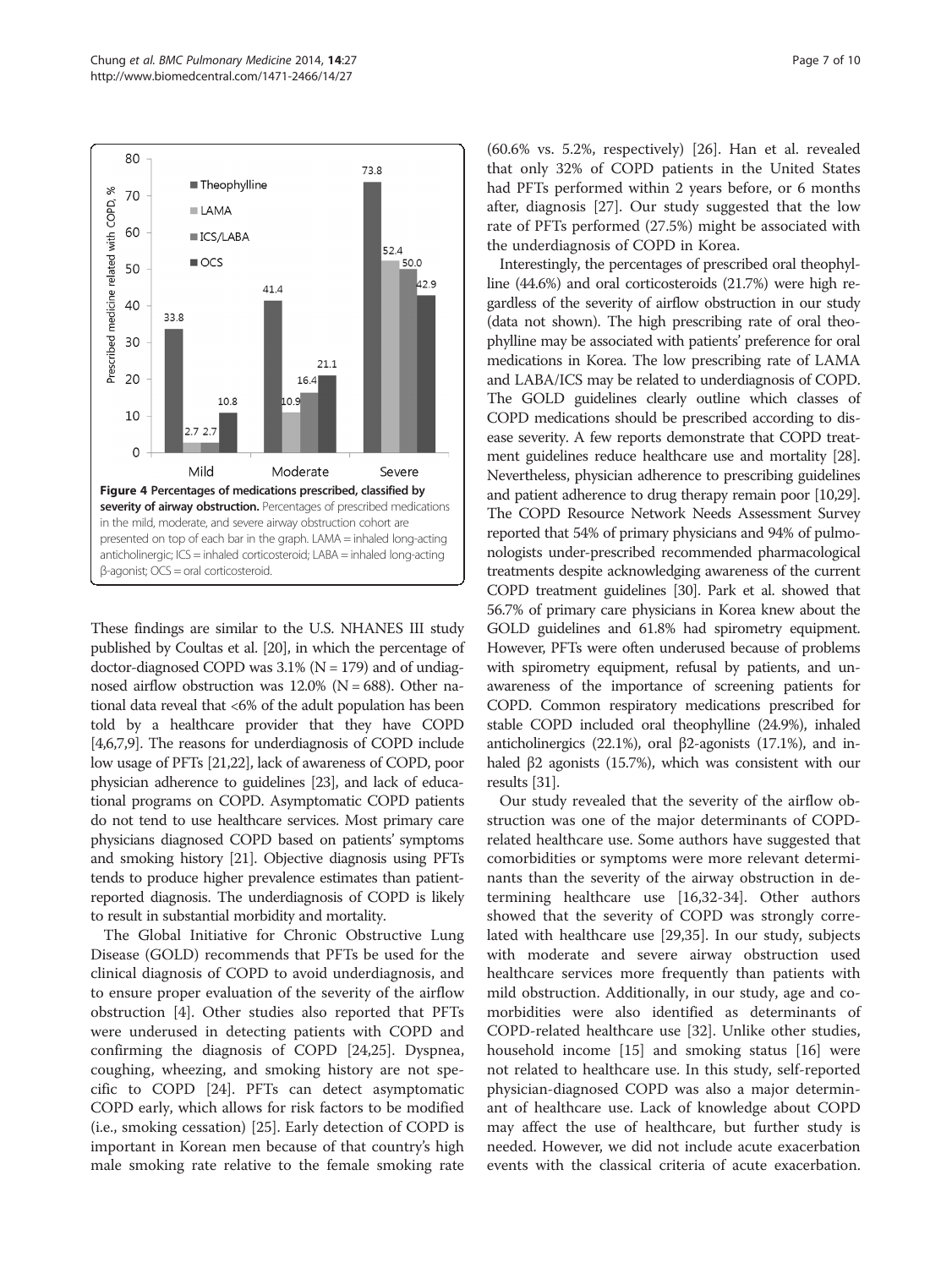| <b>Variables</b>                                                                                                                   |            | <b>COPD-related healthcare utilization</b> |      |                |         |
|------------------------------------------------------------------------------------------------------------------------------------|------------|--------------------------------------------|------|----------------|---------|
|                                                                                                                                    | User       | Non-user                                   |      |                |         |
|                                                                                                                                    | No. (%)    | No. (%)                                    |      |                |         |
|                                                                                                                                    | 244 (27.2) | 653 (72.8)                                 | OR   | 95% CI         | P value |
| Age (yr)                                                                                                                           |            |                                            |      |                |         |
| $40 \sim 59$                                                                                                                       | 50 (19.2)  | 211 (80.8)                                 | 1.00 |                |         |
| $\geq 60$                                                                                                                          | 194 (30.5) | 442 (69.5)                                 | 1.56 | $1.03 - 2.36$  | 0.04    |
| Sex                                                                                                                                |            |                                            |      |                |         |
| Female                                                                                                                             | 74 (27.5)  | 195 (72.5)                                 | 1.00 |                |         |
| Male                                                                                                                               | 170 (27.1) | 458 (72.9)                                 | 1.13 | $0.71 - 1.77$  | 0.61    |
| Smoking status                                                                                                                     |            |                                            |      |                |         |
| Never                                                                                                                              | 75 (25.7)  | 217 (74.3)                                 | 1.00 |                |         |
| Former                                                                                                                             | 82 (27.4)  | 217 (72.6)                                 | 1.04 | $0.63 - 1.70$  | 0.89    |
| Current §                                                                                                                          | 87 (28.9)  | 214(71.1)                                  | 1.32 | $0.82 - 2.13$  | 0.26    |
| Residential area                                                                                                                   |            |                                            |      |                |         |
| Urban                                                                                                                              | 138 (25.9) | 394 (74.1)                                 | 1.00 |                |         |
| Rural                                                                                                                              | 106 (29.0) | 259 (71.0)                                 | 1.07 | $0.78 - 1.48$  | 0.68    |
| Household income                                                                                                                   |            |                                            |      |                |         |
| ≥Lower quartile                                                                                                                    | 129 (23.5) | 421 (76.6)                                 | 1.00 |                |         |
| <lower quartile<="" td=""><td>115(33.1)</td><td>232 (66.9)</td><td>1.32</td><td><math>0.94 - 1.85</math></td><td>0.10</td></lower> | 115(33.1)  | 232 (66.9)                                 | 1.32 | $0.94 - 1.85$  | 0.10    |
| Severity of airway obstruction                                                                                                     |            |                                            |      |                |         |
| Mild                                                                                                                               | 74 (20.3)  | 291 (79.7)                                 | 1.00 |                |         |
| Moderate                                                                                                                           | 128 (27.2) | 342 (72.8)                                 | 1.54 | $1.10 - 2.15$  | 0.01    |
| Severe                                                                                                                             | 42 (67.7)  | 20(32.3)                                   | 6.68 | $3.60 - 12.38$ | < 0.01  |
| No. of co-morbidities                                                                                                              |            |                                            |      |                |         |
| $\mathbf 0$                                                                                                                        | 107 (22.4) | 370 (77.6)                                 | 1.00 |                |         |
| $\geq$ 1                                                                                                                           | 137 (32.6) | 283 (67.4)                                 | 1.44 | $1.03 - 2.01$  | 0.03    |
| Self-reported physician diagnosis of COPD                                                                                          |            |                                            |      |                |         |
| No                                                                                                                                 | 224 (25.8) | 646 (74.3)                                 | 1.00 |                |         |
| Yes                                                                                                                                | 20 (74.1)  | 7(25.9)                                    | 5.30 | $2.08 - 13.54$ | < 0.01  |

<span id="page-7-0"></span>

| Table 3 Bivariate and multivariate determinants of COPD-related healthcare use |  |
|--------------------------------------------------------------------------------|--|
|--------------------------------------------------------------------------------|--|

OR = odds ratio; CI = confidence interval. § Comparison with never smoker; ¶ Comparison with mild airway obstruction.

In those criteria, acute exacerbation is defined by an acute event characterized by a worsening of the patient's respiratory symptoms that is beyond normal day-to-day variations, and leads to a change in medication. In most studies concerned with acute exacerbation of COPD, moderate to severe exacerbation of COPD is defined by an emergency room visit or admission due to COPD. We analyzed data regarding COPD-related admissions to hospital and visits to emergency departments, which can be considered as involving moderate to severe exacerbation of COPD.

There are several limitations to our study. First, the follow-up period was only 1–3 years. Second, results from this study cannot be generalized to the entire Korean population over 40 years of age. Participants in this study might have been relatively healthy, while sedentary patients with severe airway obstruction might not have been included in our study. Thus, we cannot entirely rule out selection bias. In addition, healthcare users comprised a small sample size. Further studies need a larger, nationwide sample with a much longer follow-up period. Third, eligible participants were selected using a fixed  $FEV<sub>1</sub>/FVC$  ratio, and airflow obstruction was determined without consideration of the decrease in pulmonary function that occurs with age. COPD among the elderly in our study seemed overrepresented [[36\]](#page-9-0). Furthermore, lung function data from this study were based on pre-bronchodilator PFTs, and the inadvertent inclusion of asthma patients might have skewed the results. In addition, in the survey questionnaire, we had questions regarding self-reported physician diagnosis of asthma. In doing so, we were trying to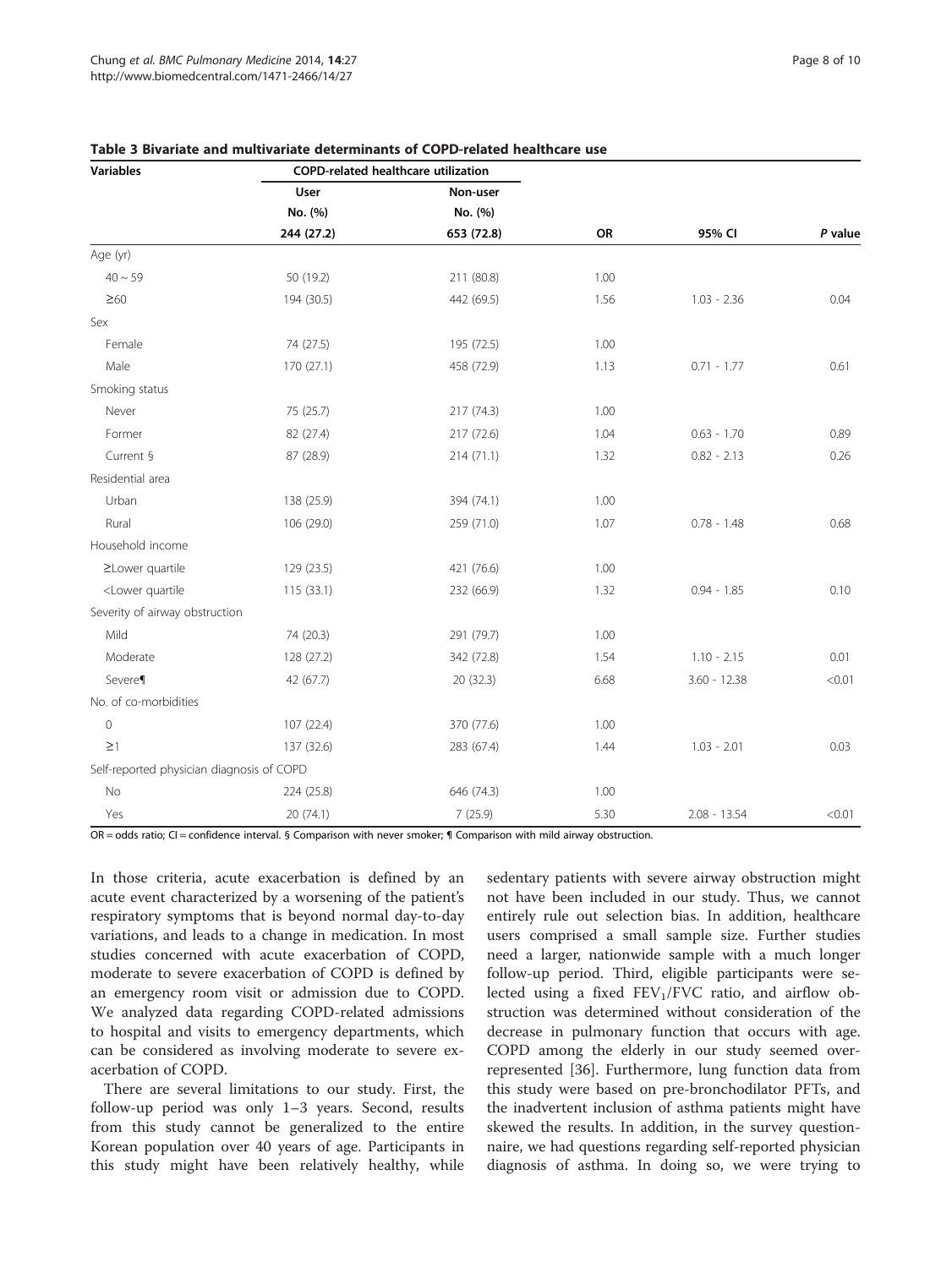<span id="page-8-0"></span>exclude asthma patients, but it is not possible to do this using self-reported physician diagnosis criteria. It is a limitation of nationwide surveys, and it is not possible to differentiate COPD patients from asthma patients in the KNHANES study. We could not exclude from this study population asthma patients older than 40 years of age who had airflow limitation. As a result, we analyzed patterns and determinants of healthcare use in patients with airway obstruction, which might have included cases with COPD or bronchial asthma. We tried to clarify data from COPD-related ICD-10 codes in NHI claims during the 3-year follow-up period. Therefore, the number of patients who did not use healthcare resources might have included cases with COPD or asthma. Fourth, identification of patients based on insurance claims data also relies on the correct use and input of codes into the computerized insurance database. It would have been useful to have data regarding nonpharmacological interventions such as smoking cessation, physical activity, rehabilitation, and vaccination. Unfortunately, we could not extract information about non-pharmacological interventions using COPD-related claims codes from the NHI claims data, because nonpharmacological interventions are not covered and reimbursed by the NHI system in Korea. This is also a limitation. Last, we could not analyze data about respiratory symptoms because major questions about such symptoms were not included in the survey questionnaire. We accept that the absence of analysis regarding respiratory symptoms is a flaw. These factors could influence major determinants of healthcare use [\[16](#page-9-0)]. There is still debate about the use of spirometry vs. symptom questionnaires [[37\]](#page-9-0) in the screening and diagnosis of COPD. Future studies should analyze the severity of airflow obstruction with well-established lung function questionnaires.

## Conclusions

Among patients with COPD, 27.2% used COPD-related healthcare services. Only 27.5% of the 244 participants with airway obstruction who used COPD-related healthcare underwent PFTs. The percentage of prescribed medications associated with COPD increased in accordance with the severity of the COPD. However, oral theophylline and oral corticosteroids were mainly prescribed. The determinants of COPD-associated healthcare use in subjects with obstructive lung disease were advanced age, severe airflow limitation, presence of comorbidities, and self-reported physician diagnosis of COPD.

## Abbreviations

KNHANES: Korean National Health and Nutritional Examination Survey; NHI: National health insurance; COPD: Chronic obstructive pulmonary disease; PFT: Pulmonary function test; SABA: Inhaled short-acting β-agonist; LAMA: Inhaled long-acting anticholinergic; LABA/ICS: Inhaled long-acting β-agonist combined with corticosteroid; ICS: Inhaled corticosteroid.

#### Competing interests

The authors declare that they have no competing interests.

#### Authors' contributions

KC, JK, and YK contributed to the study design, data analysis and interpretation, and writing of this manuscript. KK, JJ, KO, YO, and SK contributed to the study design, data analysis and interpretation, and review of this manuscript. JK and YK contributed equally to this article. All authors read and approved the final manuscript.

#### Funding

This study was supported by a grant of the Korea Healthcare Technology R&D Project, Ministry for Health and Welfare, Republic of Korea. (HI10C2020).

#### Author details

<sup>1</sup> Division of Pulmonology, Department of Internal Medicine, The Institute of Chest Disease, Severance Hospital, Yonsei University College of Medicine, Seoul, Republic of Korea. <sup>2</sup>Yuhan Research Institute, Yongin, Gyeonggi-do, Republic of Korea. <sup>3</sup> Division of Health and Nutrition Survey, Korea Centers for Disease Control and Prevention, Osong, Chungcheongbuk-do, Republic of Korea. <sup>4</sup> Department of Pulmonary and Critical Care Medicine, and Asthma Center, Asan Medical Center, University of Ulsan College of Medicine, Seoul, Republic of Korea. <sup>5</sup>Department of Nursing, College of Medicine, Chosun University, Gwangju, Republic of Korea.

#### Received: 8 March 2013 Accepted: 19 February 2014 Published: 27 February 2014

#### References

- 1. Decramer M, Janssens W, Miravitlles M: Chronic obstructive pulmonary disease. Lancet 2012, 379(9823):1341–1351.
- 2. Mannino DM, Buist AS: Global burden of COPD: risk factors, prevalence, and future trends. Lancet 2007, 370(9589):765–773.
- 3. Tan WC, Ng TP: COPD in Asia: where East meets West. Chest 2008, 133(2):517–527.
- 4. Vestbo J, Hurd SS, Agustí AG, Jones PW, Vogelmeier C, Anzueto A, Barnes PJ, Fabbri LM, Martinez FJ, Nishimura M, Stockley RA, Sin DD, Rodriguez-Roisin R: Global strategy for the diagnosis, management and prevention of chronic obstructive pulmonary disease, GOLD executive summary. Am J Respir Crit Care Med 2012, 187(4):347–365.
- 5. Bednarek M, Maciejewski J, Wozniak M, Kuca P, Zielinski J: Prevalence, severity and underdiagnosis of COPD in the primary care setting. Thorax 2008, 63(5):402-407.
- 6. Soriano JB, Maier WC, Egger P, Visick G, Thakrar B, Sykes J, Pride NB: Recent trends in physician diagnosed COPD in women and men in the UK. Thorax 2000, 55(9):789–794.
- 7. Chapman KR: Chronic obstructive pulmonary disease: are women more susceptible than men? Clin Chest Med 2004, 25(2):331–341.
- 8. Pena VS, Miravitlles M, Gabriel R, Jimenez-Ruiz CA, Villasante C, Masa JF, Viejo JL, Fernandez-Fau L: Geographic variations in prevalence and underdiagnosis of COPD: results of the IBERPOC multicentre epidemiological study. Chest 2000, 118(4):981–989.
- 9. Centers for Disease C, Prevention: Chronic obstructive pulmonary disease and associated health-care resource use - North Carolina, 2007 and 2009. MMWR 2012, 61(8):143–146.
- 10. Fitch K, Iwasaki K, Pyenson B, Plauschinat C, Zhang J: Variation in adherence with global initiative for chronic obstructive lung disease (GOLD) drug therapy guidelines: a retrospective actuarial claims data analysis. Curr Med Res Opin 2011, 27(7):1425–1429.
- 11. Joo MJ, Lee TA, Bartle B, van de Graaff WB, Weiss KB: Patterns of healthcare utilization by COPD severity: a pilot study. Lung 2008, 186(5):307–312.
- 12. Pellegrino R, Viegi G, Brusasco V, Crapo RO, Burgos F, Casaburi R, Coates A, van der Grinten CP, Gustafsson P, Hankinson J, Jensen R, Johnson DC, Maclntyre N, McKay R, Miller MR, Navajas D, Pedersen OF, Wanger J: Interpretative strategies for lung function tests. Eur Respir J 2005, 26(5):948–968.
- 13. Mapel DW, Dutro MP, Marton JP, Woodruff K, Make B: Identifying and characterizing COPD patients in US managed care. A retrospective, cross-sectional analysis of administrative claims data. BMC Health Serv Res 2011, 11:43.